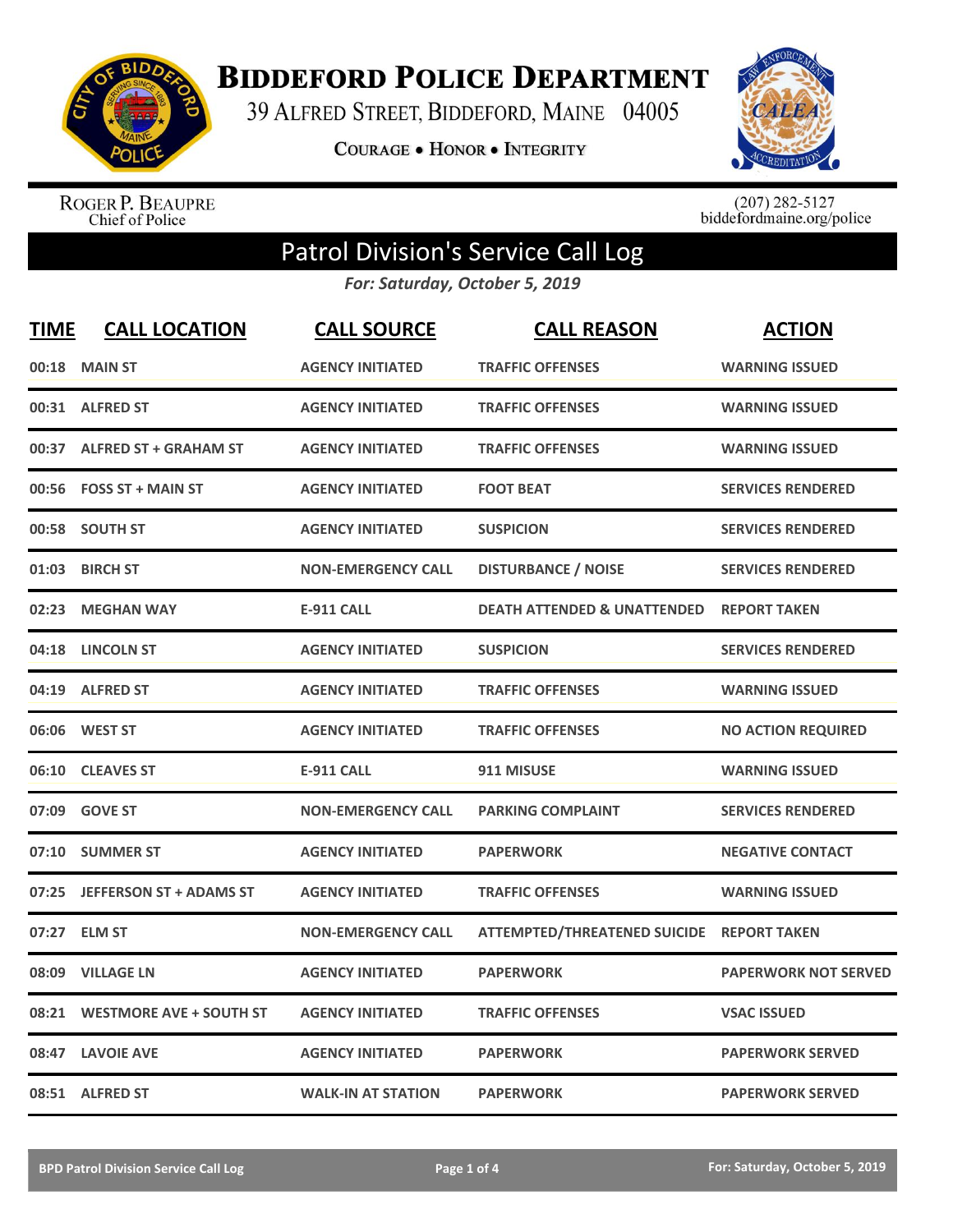| <b>TIME</b> | <b>CALL LOCATION</b>                                                                                        | <b>CALL SOURCE</b>        | <b>CALL REASON</b>             | <b>ACTION</b>                |
|-------------|-------------------------------------------------------------------------------------------------------------|---------------------------|--------------------------------|------------------------------|
|             | 09:28 ELM ST + GRAYS LN                                                                                     | <b>AGENCY INITIATED</b>   | <b>TRAFFIC OFFENSES</b>        | <b>VSAC ISSUED</b>           |
|             | 09:34 ELM ST                                                                                                | <b>WALK-IN AT STATION</b> | <b>ASSAULT</b>                 | <b>REPORT TAKEN</b>          |
|             | 09:47 ELM ST                                                                                                | <b>AGENCY INITIATED</b>   | <b>TRAFFIC OFFENSES</b>        | <b>VSAC ISSUED</b>           |
|             | 10:05 ELM ST                                                                                                | <b>AGENCY INITIATED</b>   | <b>TRAFFIC OFFENSES</b>        | <b>WARNING ISSUED</b>        |
|             | 10:12 ALFRED ST                                                                                             | <b>NON-EMERGENCY CALL</b> | <b>ARTICLES LOST/FOUND</b>     | <b>SERVICES RENDERED</b>     |
|             | 10:27 PRECOURT ST + BAKERS WAY                                                                              | <b>AGENCY INITIATED</b>   | <b>TRAFFIC OFFENSES</b>        | <b>VSAC ISSUED</b>           |
|             | 10:46 TWIN ISLAND DR                                                                                        | <b>AGENCY INITIATED</b>   | <b>ANIMAL COMPLAINT</b>        | <b>WARNING ISSUED</b>        |
|             | 10:47 ELM ST                                                                                                | <b>AGENCY INITIATED</b>   | <b>TRAFFIC OFFENSES</b>        | <b>WARNING ISSUED</b>        |
|             | 10:57 ANDREWS RD                                                                                            | <b>NON-EMERGENCY CALL</b> | <b>TRESPASSING</b>             | <b>GONE ON ARRIVAL</b>       |
|             | 10:58 ST MARYS ST                                                                                           | <b>AGENCY INITIATED</b>   | <b>PARKING COMPLAINT</b>       | <b>GONE ON ARRIVAL</b>       |
|             | 11:00 BRADBURY ST                                                                                           | <b>WALK-IN AT STATION</b> | <b>SCAM</b>                    | <b>REPORT TAKEN</b>          |
|             | 11:11 FOSS ST                                                                                               | <b>AGENCY INITIATED</b>   | <b>DPW NOTIFICATION - SIGN</b> | <b>REFERRED OTHER AGENCY</b> |
|             | 11:20 MARSHALL AVE                                                                                          | <b>AGENCY INITIATED</b>   | <b>ANIMAL COMPLAINT</b>        | <b>GONE ON ARRIVAL</b>       |
|             | 11:26 SUMMER ST                                                                                             | <b>NON-EMERGENCY CALL</b> | <b>PAPERWORK</b>               | <b>NEGATIVE CONTACT</b>      |
|             | 11:47 WASHINGTON ST + JEFFERSON S AGENCY INITIATED                                                          |                           | <b>TRAFFIC OFFENSES</b>        | <b>WARNING ISSUED</b>        |
|             | 11:53 ALFRED ST                                                                                             | <b>AGENCY INITIATED</b>   | <b>TRAFFIC OFFENSES</b>        | <b>WARNING ISSUED</b>        |
|             | 11:59 GRANITE ST                                                                                            | <b>AGENCY INITIATED</b>   | <b>ARTICLES LOST/FOUND</b>     | <b>SERVICES RENDERED</b>     |
|             | 12:01 WEST ST                                                                                               | <b>AGENCY INITIATED</b>   | <b>PAPERWORK</b>               | <b>NEGATIVE CONTACT</b>      |
|             | 12:01 ELM ST + LINDALE AVE                                                                                  | <b>AGENCY INITIATED</b>   | <b>TRAFFIC OFFENSES</b>        | <b>WARNING ISSUED</b>        |
|             | 12:08 PRECOURT ST + MORIN ST                                                                                | <b>AGENCY INITIATED</b>   | <b>TRAFFIC OFFENSES</b>        | <b>WARNING ISSUED</b>        |
|             | 12:16 ALFRED ST<br>OFFENDER: ESSA A GASSAB  AGE: 25  RESIDENT OF: SACO, ME<br><b>CHARGE: WARRANT ARREST</b> | <b>WALK-IN AT STATION</b> | <b>WARRANT ARREST</b>          | <b>ARREST(S) MADE</b>        |
|             | <b>12:27 PINE ST</b>                                                                                        | <b>E-911 CALL</b>         | 911 MISUSE                     | <b>SERVICES RENDERED</b>     |
|             | 12:30 ELM ST                                                                                                | <b>AGENCY INITIATED</b>   | <b>TRAFFIC OFFENSES</b>        | <b>WARNING ISSUED</b>        |
|             | 12:42 ELM ST + TRAVERS ST                                                                                   | <b>AGENCY INITIATED</b>   | <b>TRAFFIC OFFENSES</b>        | <b>VSAC ISSUED</b>           |
|             | 13:00 ALFRED ST + MAINE TPKE                                                                                | <b>NON-EMERGENCY CALL</b> | <b>DISABLED VEHICLE</b>        | <b>VEHICLE TOWED</b>         |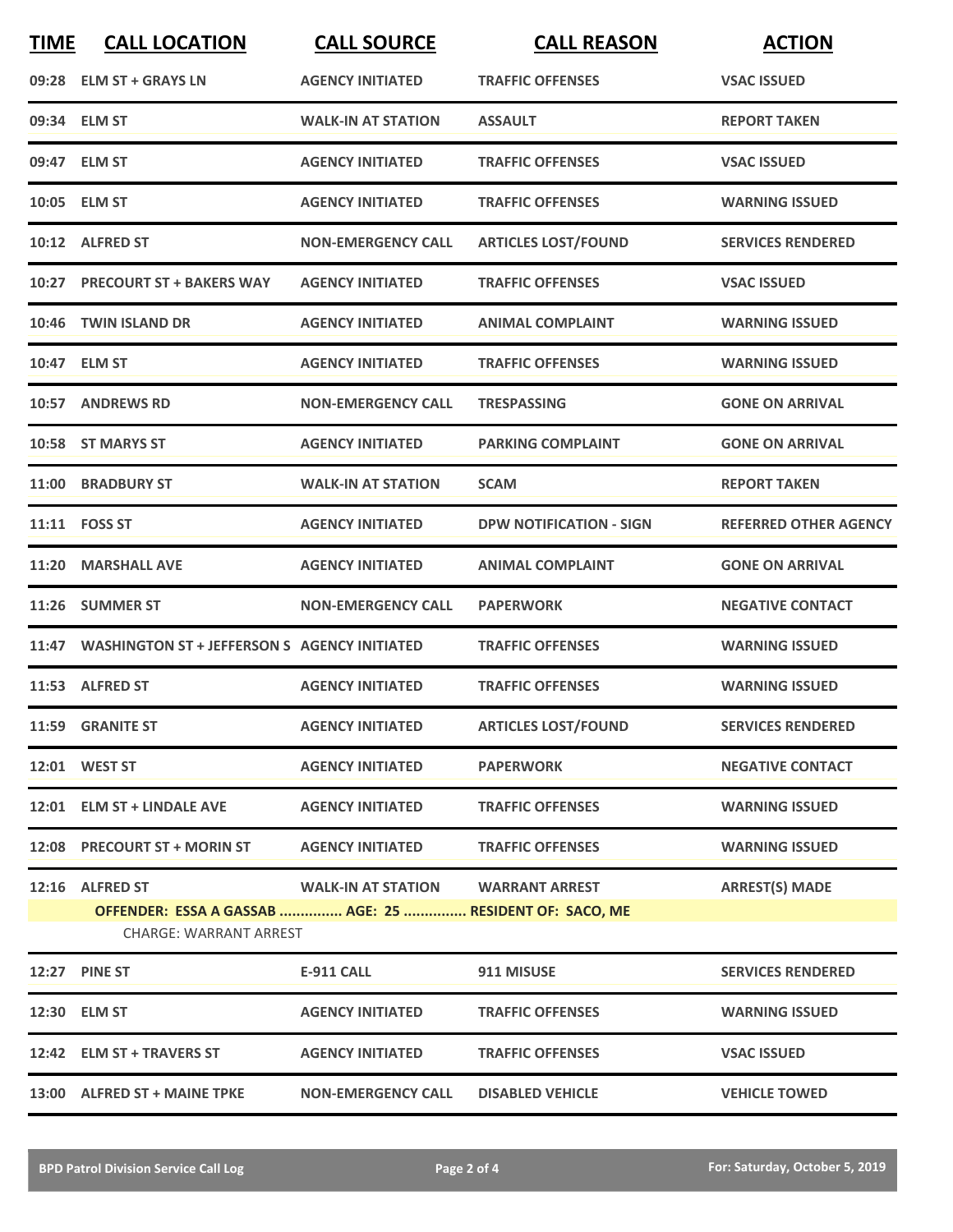| <b>TIME</b> | <b>CALL LOCATION</b>                                                                                                                                                                                                                   | <b>CALL SOURCE</b>        | <b>CALL REASON</b>                                                                              | <b>ACTION</b>             |  |  |
|-------------|----------------------------------------------------------------------------------------------------------------------------------------------------------------------------------------------------------------------------------------|---------------------------|-------------------------------------------------------------------------------------------------|---------------------------|--|--|
|             | 13:01 DARTMOUTH ST                                                                                                                                                                                                                     | <b>E-911 CALL</b>         | 911 MISUSE                                                                                      | <b>NO ACTION REQUIRED</b> |  |  |
|             | 13:10 ALFRED ST                                                                                                                                                                                                                        | <b>NON-EMERGENCY CALL</b> | <b>COURT ORDERED CHECK IN</b>                                                                   | <b>SERVICES RENDERED</b>  |  |  |
|             | 13:17 BOULDER WAY                                                                                                                                                                                                                      | <b>NON-EMERGENCY CALL</b> | <b>THEFT</b>                                                                                    | <b>REPORT TAKEN</b>       |  |  |
|             | 14:50 MEDICAL CENTER DR<br><b>CHARGE: CRIMINAL MISCHIEF</b>                                                                                                                                                                            | <b>NON-EMERGENCY CALL</b> | <b>CRIMINAL MISCHIEF</b><br>OFFENDER: CHAD LAWRENCE HOWARD  AGE: 25  RESIDENT OF: BIDDEFORD, ME | <b>CITATION ISSUED</b>    |  |  |
|             | 14:53 ALFRED ST                                                                                                                                                                                                                        | <b>WALK-IN AT STATION</b> | <b>CAR SEAT DETAIL</b>                                                                          | <b>SERVICES RENDERED</b>  |  |  |
|             | 15:26 MARINER WAY                                                                                                                                                                                                                      | <b>E-911 CALL</b>         | <b>DEATH ATTENDED &amp; UNATTENDED REPORT TAKEN</b>                                             |                           |  |  |
|             | 15:42 ANDREWS RD                                                                                                                                                                                                                       | <b>E-911 CALL</b>         | 911 MISUSE                                                                                      | <b>NO ACTION REQUIRED</b> |  |  |
|             | <b>16:27 WASHINGTON ST</b>                                                                                                                                                                                                             | <b>NON-EMERGENCY CALL</b> | <b>DISTURBANCE / NOISE</b>                                                                      | <b>REPORT TAKEN</b>       |  |  |
|             | 16:40 ALFRED ST                                                                                                                                                                                                                        | <b>E-911 CALL</b>         | 911 MISUSE                                                                                      | <b>SERVICES RENDERED</b>  |  |  |
|             | 17:19 CLIFFORD ST + POOL ST                                                                                                                                                                                                            | <b>AGENCY INITIATED</b>   | <b>TRAFFIC OFFENSES</b>                                                                         | <b>WARNING ISSUED</b>     |  |  |
|             | <b>ARREST(S) MADE</b><br>17:34 MAIN ST<br>NON-EMERGENCY CALL VIOL OF BAIL CONDITIONS<br>OFFENDER: KEVIN KARL LYONS  AGE: 58  RESIDENT OF: BIDDEFORD, ME<br><b>CHARGE: TERRORIZING</b><br><b>CHARGE: VIOLATING CONDITION OF RELEASE</b> |                           |                                                                                                 |                           |  |  |
|             | 17:40 ALFRED ST                                                                                                                                                                                                                        | <b>NON-EMERGENCY CALL</b> | <b>SCAM</b>                                                                                     | <b>SERVICES RENDERED</b>  |  |  |
|             | 17:43 ALFRED ST + EDWARDS AVE                                                                                                                                                                                                          | <b>AGENCY INITIATED</b>   | <b>TRAFFIC OFFENSES</b>                                                                         | <b>WARNING ISSUED</b>     |  |  |
|             | 18:08 ALFRED ST + BIDDEFORD GATE                                                                                                                                                                                                       | <b>NON-EMERGENCY CALL</b> | <b>TRAFFIC LIGHTS</b>                                                                           | <b>SERVICES RENDERED</b>  |  |  |
|             | 18:27 ELM ST                                                                                                                                                                                                                           | <b>NON-EMERGENCY CALL</b> | <b>DISTURBANCE / NOISE</b>                                                                      | <b>SERVICES RENDERED</b>  |  |  |
|             | 19:23 ALFRED ST                                                                                                                                                                                                                        | <b>WALK-IN AT STATION</b> | <b>ARTICLES LOST/FOUND</b>                                                                      | <b>SERVICES RENDERED</b>  |  |  |
|             | 19:29 BACON ST                                                                                                                                                                                                                         | <b>NON-EMERGENCY CALL</b> | <b>PUBLIC ASSIST</b>                                                                            | <b>NO ACTION REQUIRED</b> |  |  |
|             | 19:51 POOL ST + NEWTOWN RD                                                                                                                                                                                                             | <b>AGENCY INITIATED</b>   | <b>TRAFFIC OFFENSES</b>                                                                         | <b>WARNING ISSUED</b>     |  |  |
|             | 19:54 ALFRED ST                                                                                                                                                                                                                        | <b>E-911 CALL</b>         | 911 MISUSE                                                                                      | <b>NO ACTION REQUIRED</b> |  |  |
|             | 20:00 MT VERNON ST                                                                                                                                                                                                                     | E-911 CALL                | 911 MISUSE                                                                                      | <b>NO ACTION REQUIRED</b> |  |  |
|             | 20:25 POOL ST + MEETINGHOUSE RD                                                                                                                                                                                                        | <b>AGENCY INITIATED</b>   | <b>TRAFFIC OFFENSES</b>                                                                         | <b>WARNING ISSUED</b>     |  |  |
|             | 20:57 PIKE ST                                                                                                                                                                                                                          | <b>NON-EMERGENCY CALL</b> | <b>THEFT</b>                                                                                    | <b>CIVIL COMPLAINT</b>    |  |  |
|             | 21:09 JABEZ LN                                                                                                                                                                                                                         | <b>NON-EMERGENCY CALL</b> | <b>ASSIST PD AGENCY</b>                                                                         | <b>SERVICES RENDERED</b>  |  |  |
|             | 21:42 COUNTRY DR                                                                                                                                                                                                                       | <b>NON-EMERGENCY CALL</b> | <b>DISTURBANCE / NOISE</b>                                                                      | <b>UNFOUNDED</b>          |  |  |